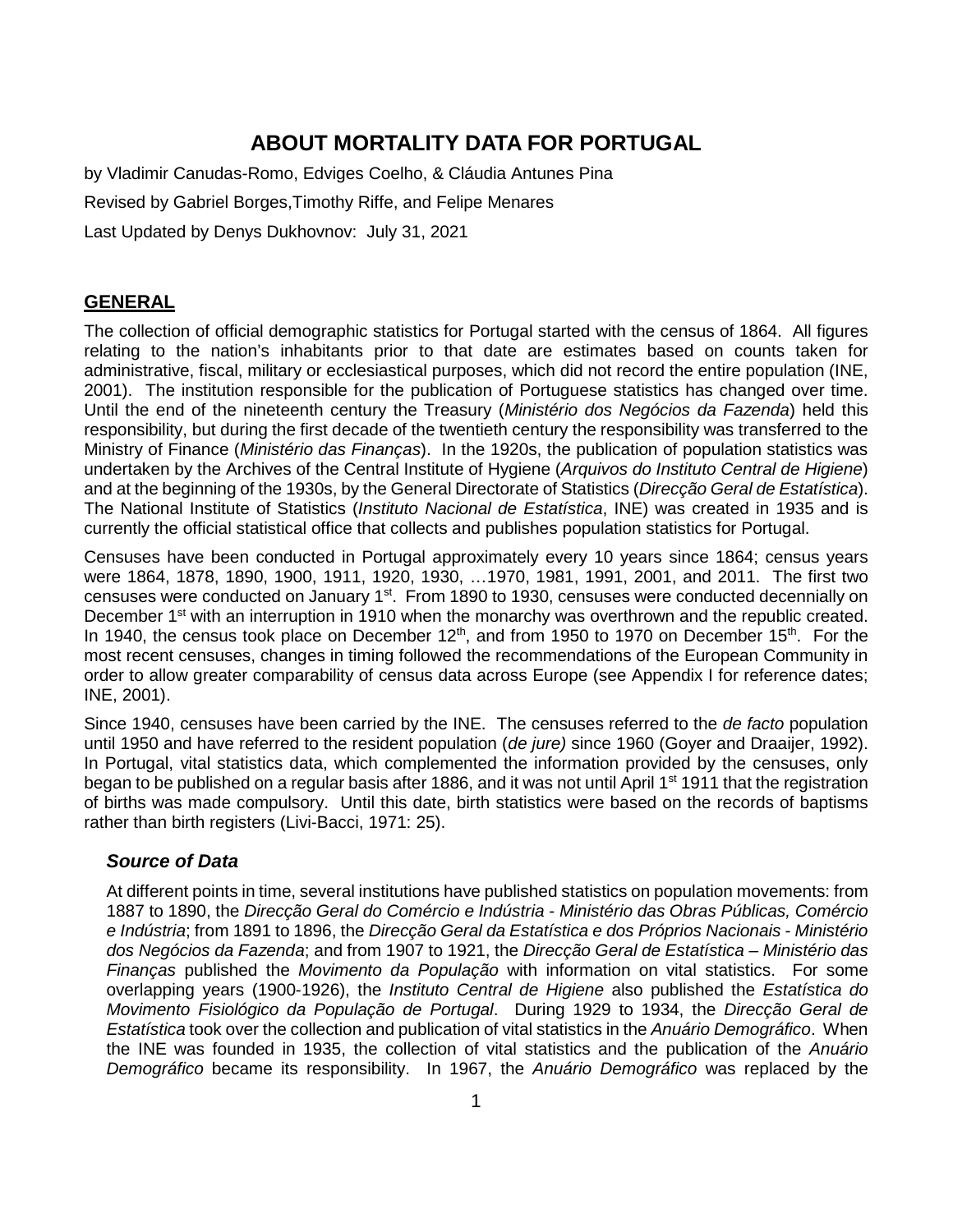*Estatísticas Demográficas*. All of these data are available in computerized data files from the [digital](http://inenetw02.ine.pt:8080/biblioteca/logon.do;jsessionid=D587242FAE794972320A0CA4531F0693)  [archives of the INE website](http://inenetw02.ine.pt:8080/biblioteca/logon.do;jsessionid=D587242FAE794972320A0CA4531F0693) [\(http://inenetw02.ine.pt:8080/biblioteca/index.jsp\)](http://inenetw02.ine.pt:8080/biblioteca/index.jsp). The format of the data varies across time (see Appendix I for details). Population counts are based on published census counts and population estimates for the most recent years.

#### *Specific Episodes in Portugal's Demographic History*

The Portuguese population had a fairly moderate growth rate between 1864 and 1920 with an annual growth rate of 0.65%. After 1920, there was a sharp increase in population until the 1950s. After this date, the population again grew at moderate rates, and actually declined between 1960 and 1970 as a result of the high rates of emigration and the colonial war. The decade of the 1970s marked the highest growth rate in the whole century, resulting from the combination of the following factors: the return of five hundred thousand Portuguese citizens from the colonies; the return of a considerable number of immigrants from France and Germany; and the difficulties of emigrating due to the antiimmigration policies pursued by the main countries that had previously welcomed Portuguese emigrants (INE, 2001).

In the 1980s, the annual growth rate was very close to zero as fertility dropped below replacement level and emigration increased slightly. At the beginning of the 1990s, Portugal reversed a long tradition of emigration to become a country of net immigration. In the last decade of the century, an increase in fertility, a strong increase in immigration, and a decline in emigration produced a slight increase in population (Carrilho and Patrício, 2002).

### **TERRITORIAL COVERAGE**

During the period covered by the Human Mortality Database (HMD), the national territory of Portugal includes the south-west of the Iberian Peninsula, and the autonomous regions of Madeira and the Azores. The deaths, births, and census counts cover this same territory throughout the twentieth century. However, at various points in history the Portuguese state has held possessions in fifteen regions around the world: Morocco, Guinea, Cape Verde, the coast of the Gulf of Guinea, South-West Africa, East Africa, Abyssinia, India, the Persian Gulf, Malaysia, China, East Indies, Brazil and the North-West Atlantic (INE, 2001).

#### **DEATH COUNT DATA**

#### *Coverage and Completeness*

Death data prior to 1955 covered the *de facto* population, whereas since 1955, data have covered the *de jure* (usual resident) population. In the second and third decades of the twentieth century there was particular interest in knowing the longevity of the Portuguese population, and by the census of 1911 detailed data became available for ages 80 and older (DGE, 1914). Declines in mortality occurred at a later stage for Portugal than for other European countries, although mortality improved at a faster than usual pace once it began. This rapid mortality decline was mainly concentrated in the last quarter of the twentieth century (Coelho, 2005).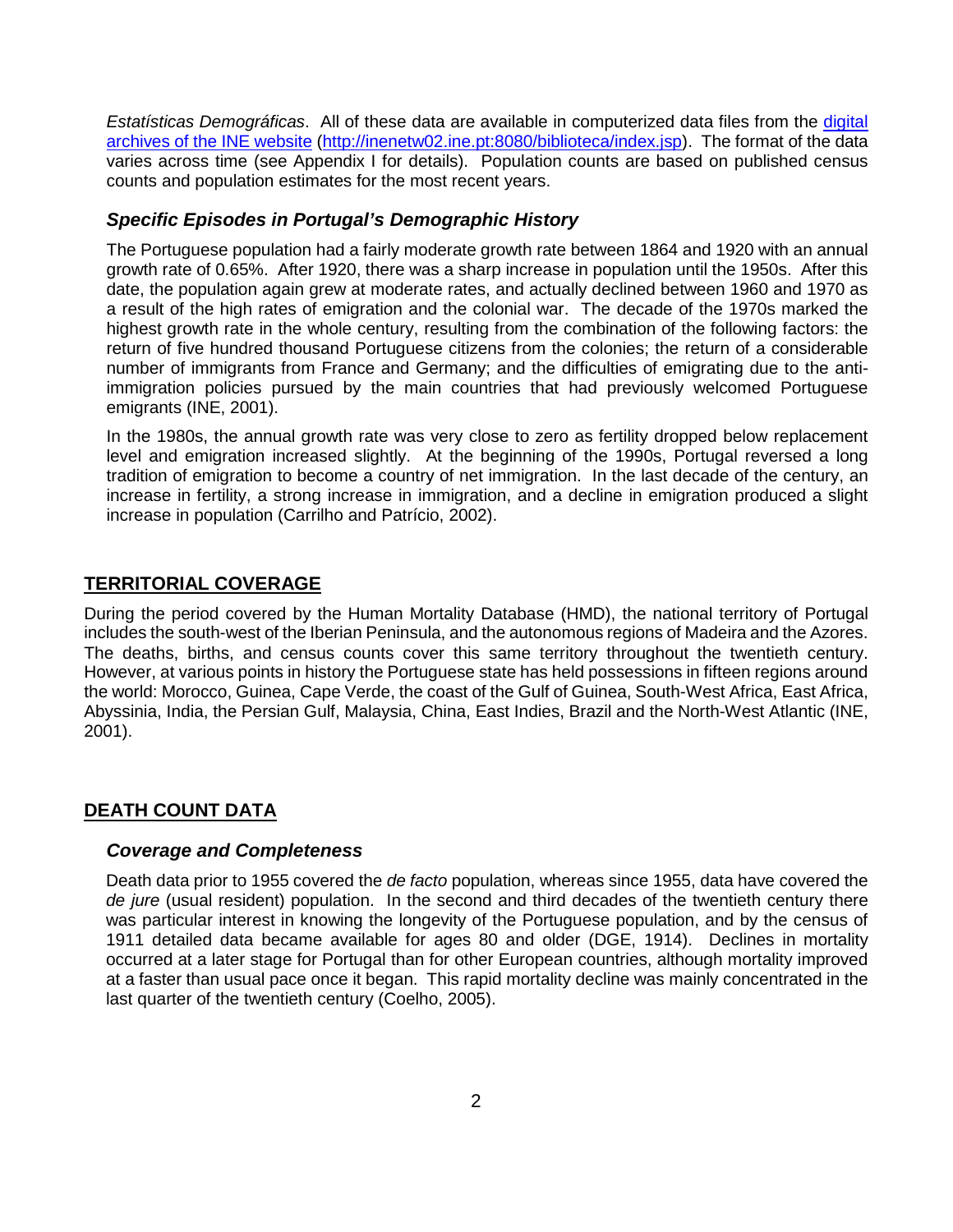#### *Specific Details*

For the period since 1980, the HMD uses death counts by sex, age and birth cohort produced by INE. For some years, this information is slightly different from the death data published annually in *Estatísticas Demográficas.* The reason for these discrepancies is that:

"*In Portugal, the demographic data on deaths and the health data (causes of death) are jointly collected, but the validation and coding process inherent to causes of deaths is more time demanding and, in general, demographic data are made available earlier. Whenever this happens, there is the possibility to correct the demographic data [based on updated information] after they have been published in Estatísticas Demográficas. For these reasons, some minor discrepancies may be found between the published data and the data that we have sent to HMD."* (Coelho, 2006)

### **POPULATION COUNT DATA**

#### *Coverage and Completeness*

Prior to 1960, most of the published census data were for the *de facto* population. Since 1960, most census data refer to the *de jure* (usual resident) population. (see "Specific Details" below).

#### *Specific Details: 1991-2020 Population estimates*

For the two intercensal periods 1991-2001 and 2001-2011, HMD population inputs are based on INE intercensal estimates. These data are available by single year of age up to an open age interval of 85 years and older. For December 31<sup>st</sup> of the years 2011-2020, postcensal resident population estimates are available up to age 100+, and are considered of high quality. For the most recent years, official population estimates for cohorts who have not reached age 90 at the end of the observation period are used, while survivor ratio estimates are used for older cohorts (see Figure 6 in the [Methods](http://www.mortality.org/Public/Docs/MethodsProtocol.pdf)  [Protocol\)](http://www.mortality.org/Public/Docs/MethodsProtocol.pdf)

### **BIRTH COUNT DATA**

#### *Coverage and Completeness*

In general, the data are believed to be of good quality. The birth series used here begins in 1947, although data for earlier years is being sought out.

### **DATA QUALITY ISSUES**

The data prior to 1970 should be used with extra caution due to age heaping problems, as detailed below.

- Prior to 1960, the raw death counts exhibit patterns of age heaping at ages 40, 50, …, 90 (see Figure 1). By 1960, the age heaping had largely disappeared.
- The census counts for 1960 and 1970 also show considerable age heaping at ages 30, 40, …, 80 and to some extent, at age 20 (see Figure 2), which virtually disappears by the 1981 census.
- The age heaping in the death rates is minor but still present, as observed in Figure 3. For more recent years, these fluctuations in the mortality age-pattern disappear.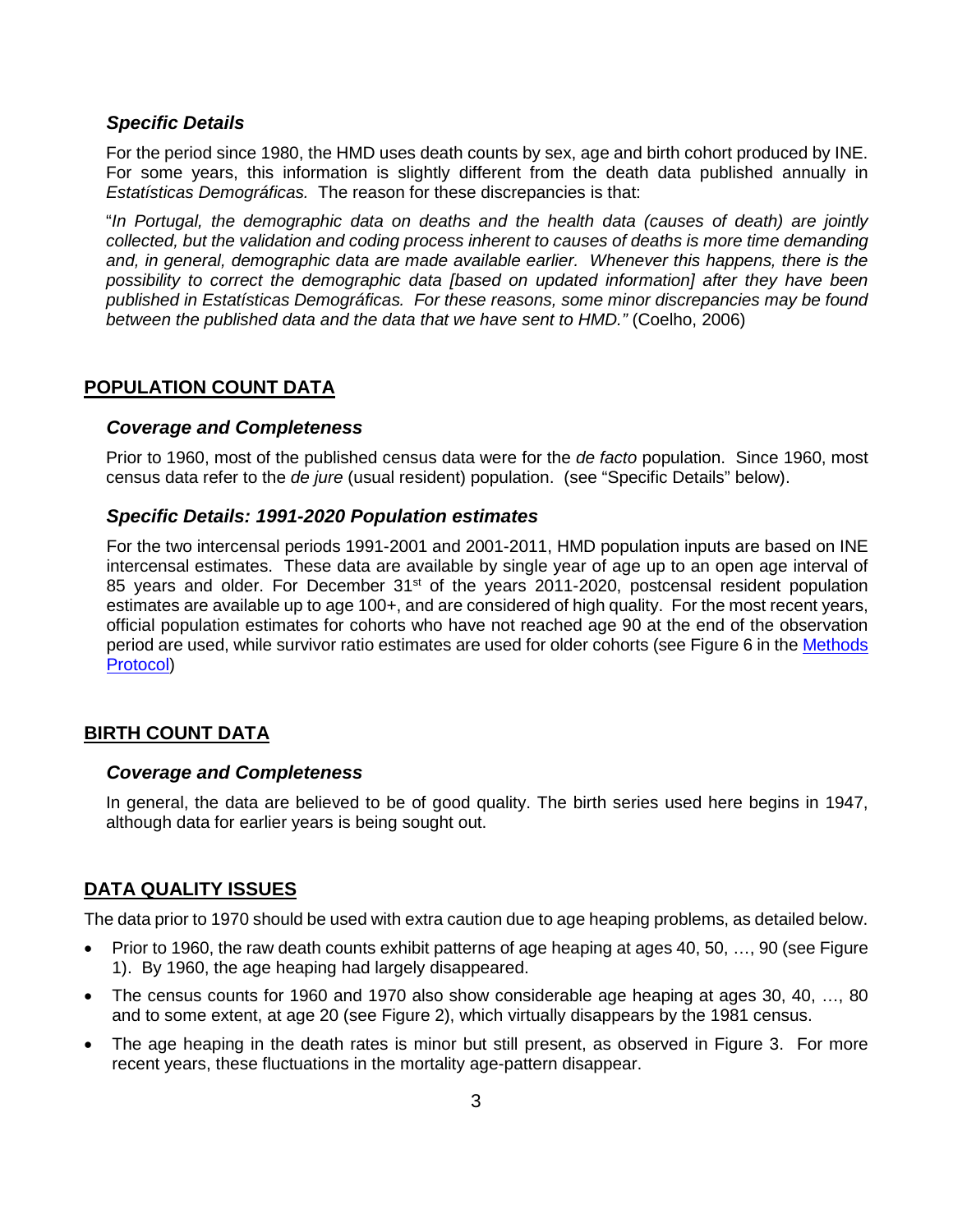- This phenomenon carries over cohorts in early intercensal periods.
- This problem has only small effects on summary indices, such as life expectancy, and we do not consider it problematic on the whole.



Figure 1: Raw Death Counts by Age, Females, 1940 and 1960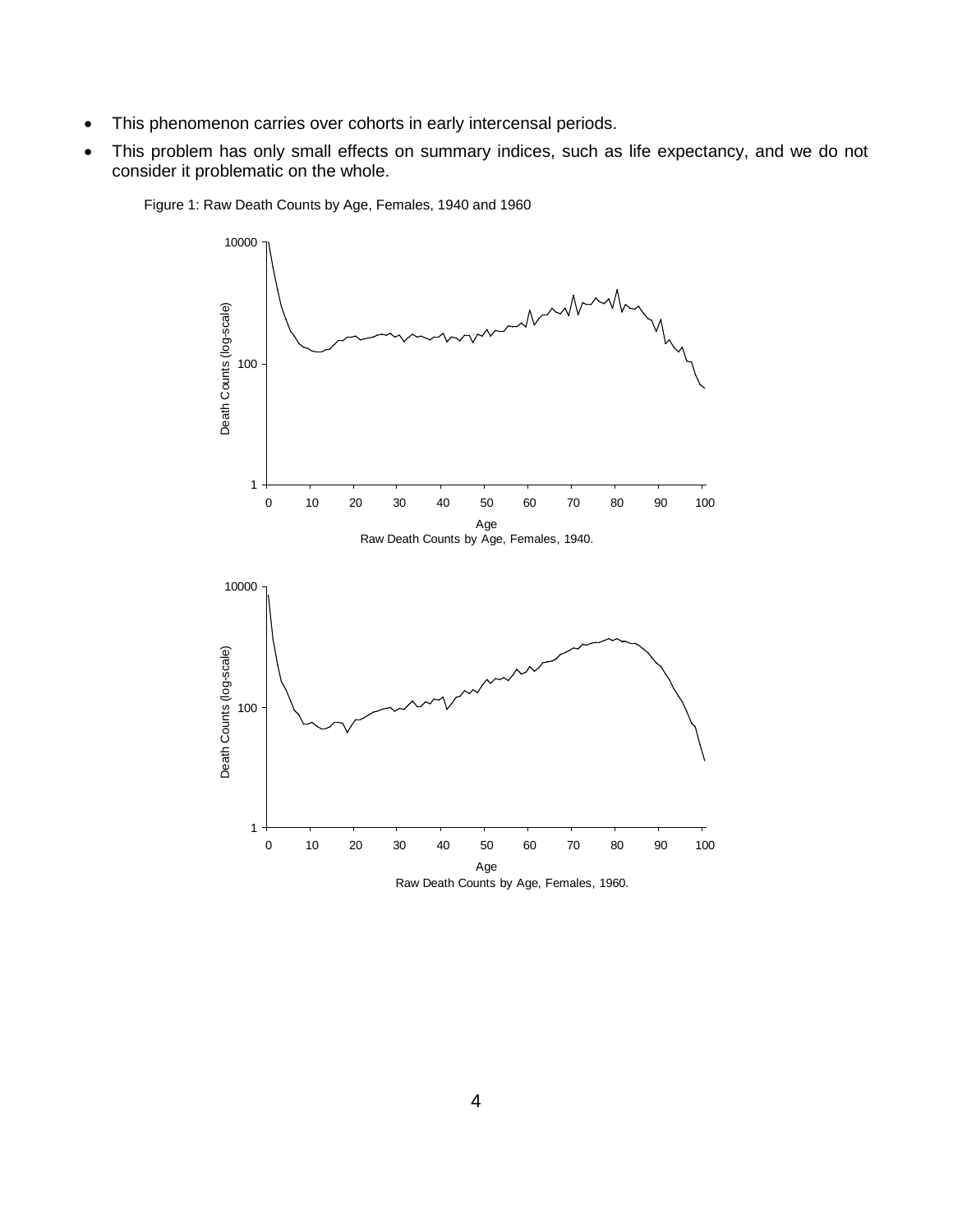Figure 2: Raw Census Counts by Age, Females, 1940, and 1981



Raw Census Counts by Age, Females from Portugal in 1940.

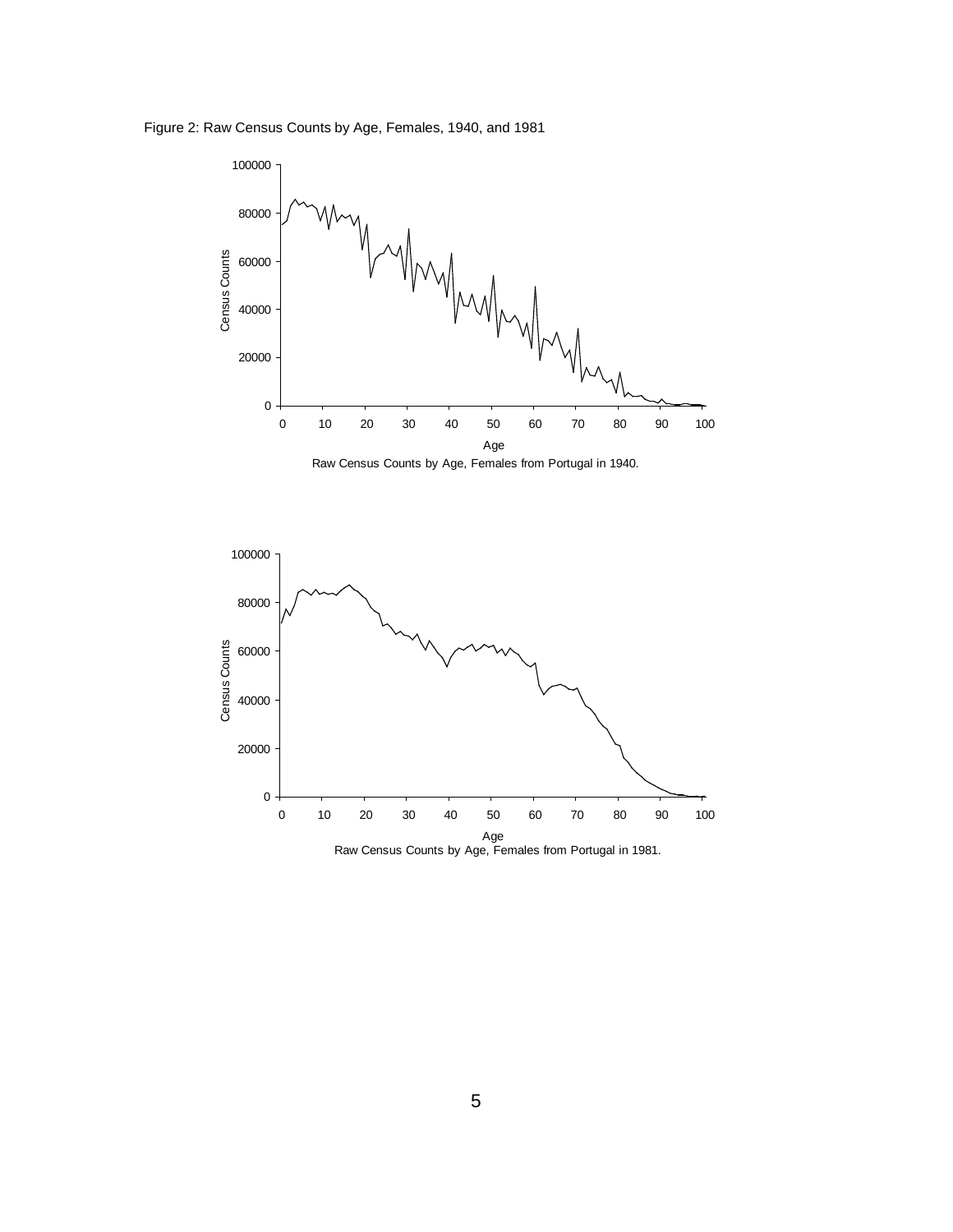

Figure 3: Estimated Death Rates by Age, Females and Males, 1956

### **REVISION NOTES**

#### *Changes with the January 2014 revision:*

**Population Counts:** New official intercensal estimates are now in use connecting the 1991, 2001 and 2011 censuses. Previously the 1991-2001 intercensal estimates were based on standard HMD intercensal methods, while population estimates after 2001 were official postcensal estimates.

**Births:** A series of monthly total births was acquired for years 1901 onward (mostly from the HFD). The monthly series has gaps for years 1911-1917 and 1926-1928. Data for those years is still being sought out. This monthly series will only affect exposure estimates upon adoption of version 6 of the HMD Methods Protocol. It is expected that the subsequent version 6 exposures will mitigate some rate biases in particular cohorts (1918 and 1919 in these data) where births were not uniformly distributed throughout the calendar year. The annual and monthly births series are *not* constrained to match totals.

#### *Changes with the January 2017 revision:*

**Population Counts:** Prior updates used the Survival Ratio method to estimate population for all cohorts older than age 85 at the end of the observation period rather than at age 90, which is the threshold recommended in the HMD Methods Protocol. Postcensal resident population estimates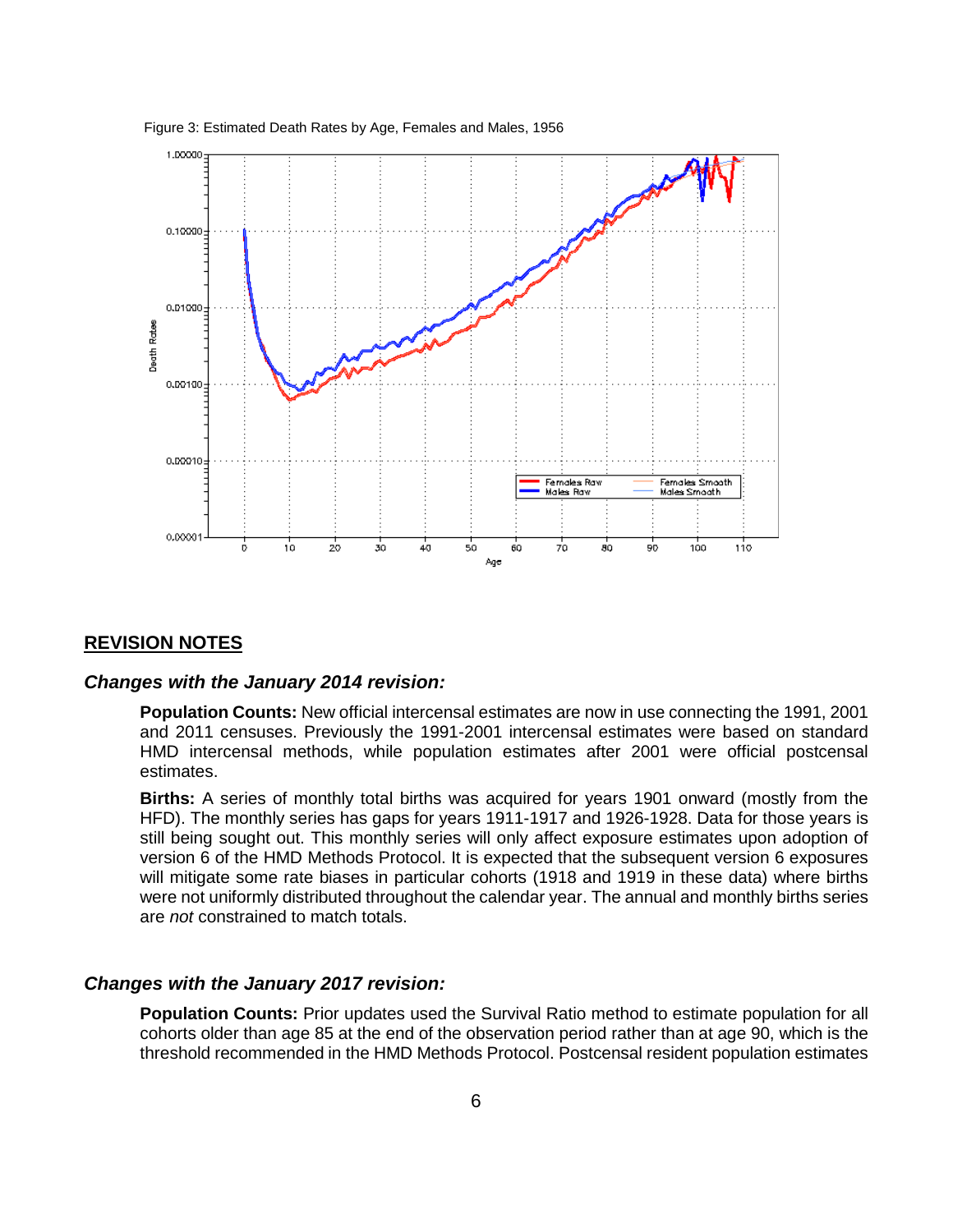up to age 100+ have now been made available by the national statistics office for all years since 2011. Starting with the current update, the Survival Ratio method is thus implemented for cohorts aged 90+ years. This change only affects mortality estimates at older ages and it has a negligible impact on life expectancy estimates. The largest difference in life expectancy between old and new estimates was at age 80 (*e80*) and it reaches 0.1 year for women in 2008.

#### **ACKNOWLEDGEMENTS**

The authors would like to thank Dana Glei and Fiona Willis for her editorial help and all her comments and suggestions. The hard work devoted to data search and entry of the Portuguese data by Angela Chau, Delicia Nahman and Lisa Yang is also acknowledged. The HMD team is also grateful to Edviges Coelho, at INE, for the detailed data she has been providing.

### **REFERENCES**

Carrilho, M.J., Patrício, L. (2002). A Situação Demográfica Recente em Portugal. Revista de Estudos Demográficos, Nº 32.

Coelho, Edviges. (2006). Personal communication by e-mail on January 31<sup>st</sup> 2006.

Coelho, Edviges. (2005). O Método de Lee–Carter para Previsão da Mortalidade. Revista de Estudos Demográficos, Nº 37.

*Direcção Geral de Estatística, DGE*. (1914). Censo da População *de Portugal, Parte IV: Longevidade-Individuos de 80 ou mais anos agrupados por idades, distinguido o sexo*. Lisboa, Portugal: Ministério das Finanças - *Direcção Geral de Estatística.*

Goyer, D.S., Draaijer, G.E. (1992). The Handbook of National Population Censuses: Europe*.* New York: Greenwood Press.

Instituto Nacional de Estatística. (2006). Population estimates produced by INE and provided by Cláudia Antunes Pina.

Instituto Nacional de Estatística. (2001). Estatísticas históricas portuguesas, CD-ROM [Portuguese historical statistics] / Coordinator, Nuno Valerio. Lisboa, Portugal: Instituto Nacional de Estatística.

Livi-Bacci, Massimo. (1971). *A Century of Portuguese Fertility*. Princeton, NJ: Princeton University Press.

de Sousa, Fernando (1995). *História da Estatística em Portugal*. Lisboa, Portugal: Instituto Nacional de Estatística.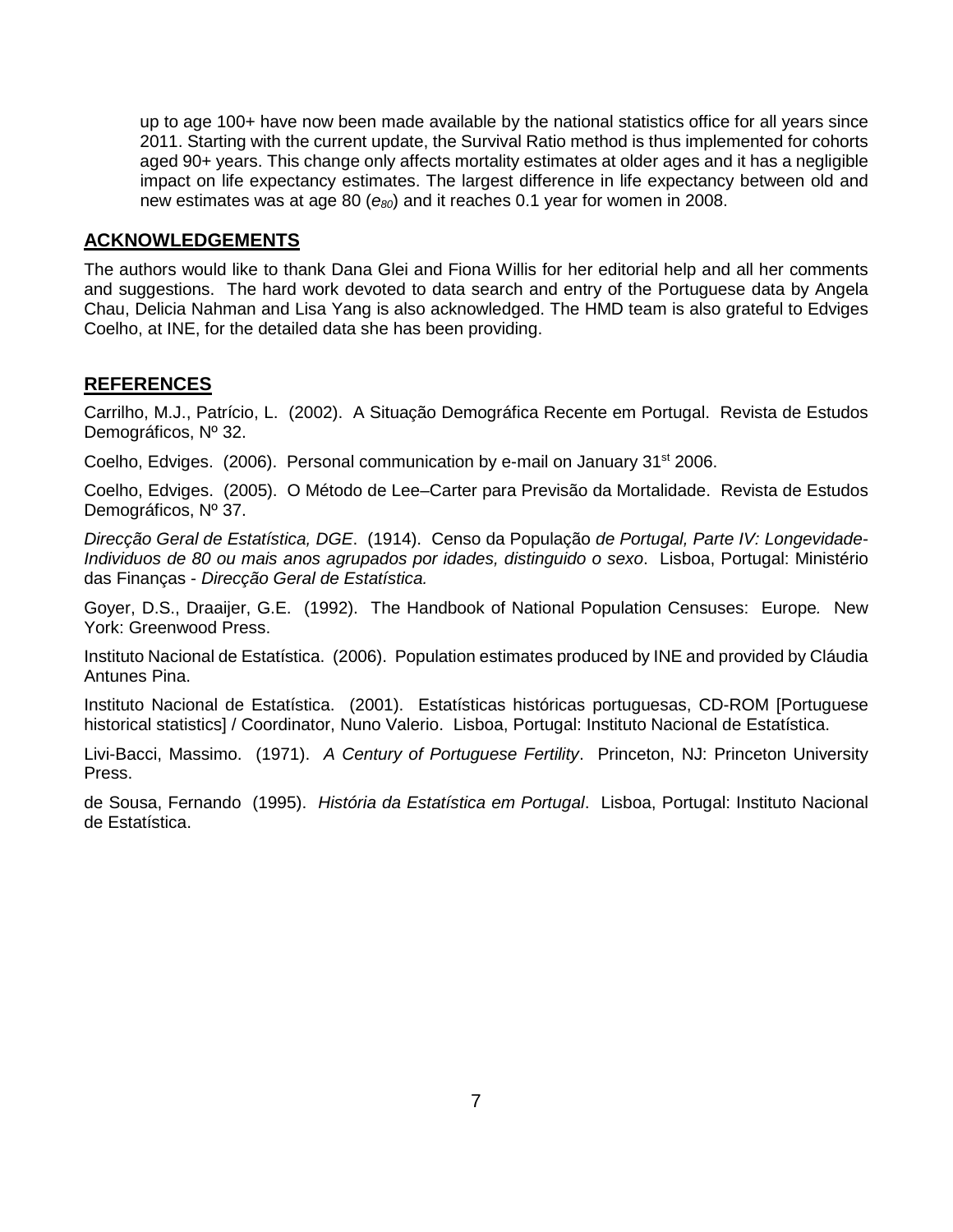# **APPENDIX I: DESCRIPTION OF DATA USED FOR LEXIS DATABASE**

# **DEATHS**

| Period        | Type of Data                                                                                                                                                              | <b>Age Grouping</b> | <b>Comments</b>                                                                                                                         | RefCode(s) |
|---------------|---------------------------------------------------------------------------------------------------------------------------------------------------------------------------|---------------------|-----------------------------------------------------------------------------------------------------------------------------------------|------------|
| 1940-<br>1954 | Annual number of deaths (de<br>facto population) by sex and<br>single year of age (1x1)                                                                                   | [0,1, , max]        | Data also include some deaths of<br>unknown age. No upper age limit                                                                     | 7, 8       |
| 1956-<br>1975 | Annual number of deaths (de<br>jure population) by sex and<br>single year of age (1x1)                                                                                    | 0.1, , max          | Data also include some deaths of<br>unknown age                                                                                         | 9, 10      |
| 1976-<br>1979 | Annual number of deaths (de<br>jure population) by sex and<br>single year of age (1x1)                                                                                    | 0.1, , max          |                                                                                                                                         | l1 1       |
| 1980-<br>2005 | Annual number of deaths (de<br><i>jure</i> population) by sex, age,<br>and birth cohort (Lexis triangles) $[0,1, , 99, 100+$<br>to age 99 and open age interval<br>$100+$ |                     | These unpublished death counts<br>were provided by INE upon request                                                                     | 12, 22     |
| 2006-<br>2020 | Annual number of deaths (de<br><i>jure</i> population) by sex, age,<br>and birth cohort (Lexis triangles)<br>to the maximum age recorded.                                 | $0,1, \, , \, max$  | These unpublished death counts<br>were provided by INE upon request. 22, 25, 32, 36,<br>Data also include some deaths of<br>unknown age | 40         |

max=maximum age attained; unk=deaths of unknown age

# **POPULATION**

| <b>Period</b> | Type of Data                                                                                                                                  | <b>Age Grouping</b> | <b>Comments</b>                                      | <b>RefCode(s)</b> |
|---------------|-----------------------------------------------------------------------------------------------------------------------------------------------|---------------------|------------------------------------------------------|-------------------|
| 1940          | Census counts (de facto<br>population) as of December<br>12 <sup>th</sup> , by sex and single age to<br>119                                   | 0, 1, , 119.        | Data also include some<br>population of unknown age. | 13                |
| 1950          | Census counts (de facto<br>population) as of December<br>$15th$ , by sex and single age to<br>124.                                            | 0, 1, , 124.        |                                                      | 14                |
| 1960          | Census counts (de jure<br>population) as of December<br>15 <sup>th</sup> , by sex and single year of<br>age to 122                            | 0, 1, , 122         |                                                      | 15                |
| 1970          | Census counts (de jure<br>population) as of December<br>15 <sup>th</sup> , by sex and single year of<br>age to 120                            | 0, 1, , 120         |                                                      | 16                |
| 1981          | Census counts (de jure<br>population) as of March 16 <sup>th</sup> , by $\vert_{0, 1, , 99, 100+}$<br>sex and single year of age to<br>$100+$ |                     |                                                      | 17                |